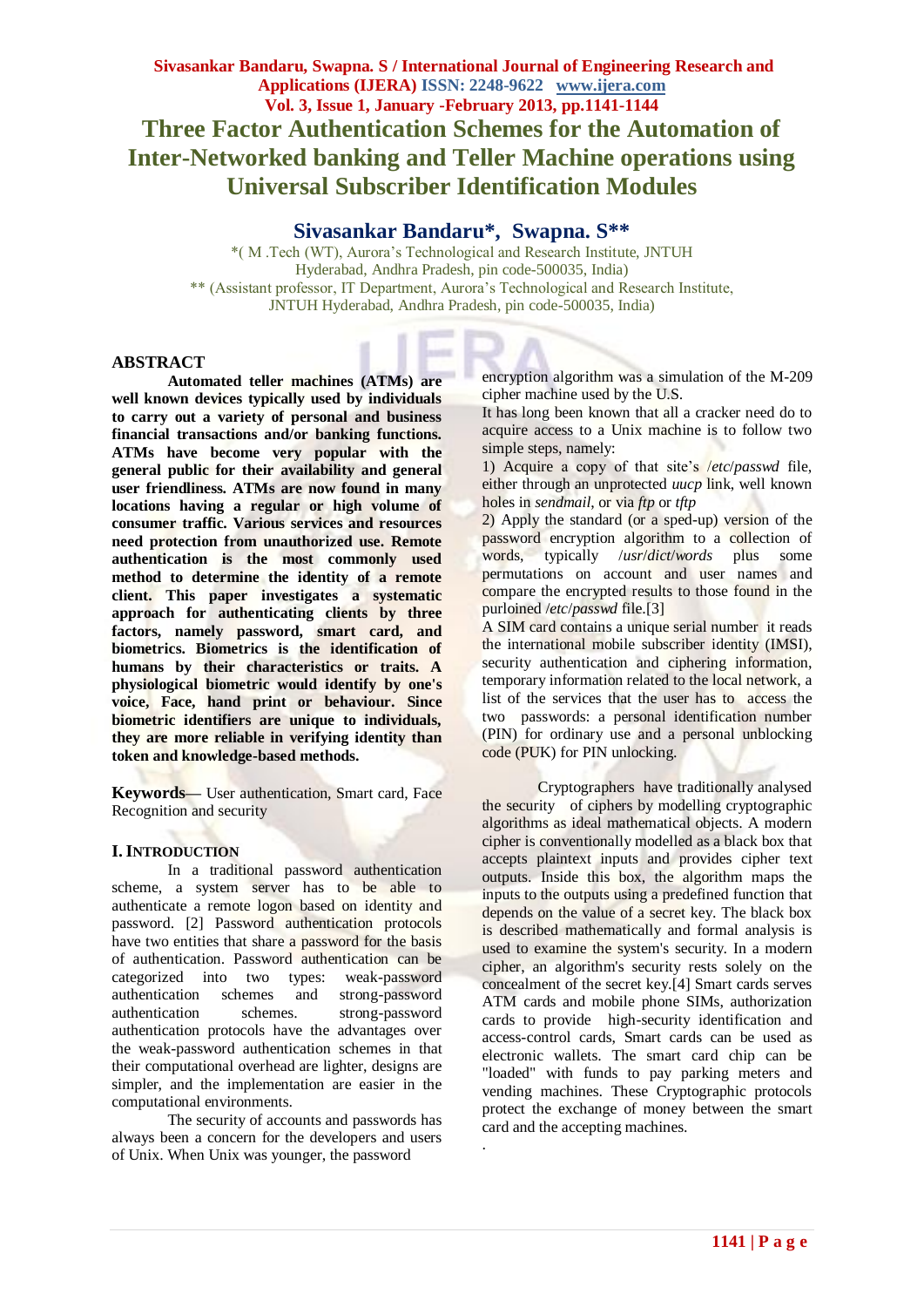## **Sivasankar Bandaru, Swapna. S / International Journal of Engineering Research and Applications (IJERA) ISSN: 2248-9622 www.ijera.com Vol. 3, Issue 1, January -February 2013, pp.1141-1144**

## **II. FUNCTIONALITY OF SMART CARD**

Smart cards themselves usually are a small part of a much more complex system. There are usually complex networks of card terminals connecting to other backend host computers that process the information from transactions occurring at the card terminals. Companies investing in this infrastructure have a vested interest in standardizing the system components to guarantee the longevity of the system. Without standards, different manufacturers¢ components would not interoperate. The smart card systems would not be generally accepted because users would be forced to carry around many different, non-interoperable smart cards. This is an untenable situation for both users and manufacturers. [5]

Smart cards provide computing and business systems the enormous benefit of portable and secure storage of data and value. At the same time, the integration of smart cards into your system introduces its own security management issues, as people access card data far and wide in a variety of applications.

In a PKI system a Digital Signature verifies data at its origination by producing an identity that can be mutually verified by all parties involved in the transaction. A cryptographic hash algorithm produces a Digital Signature.

A. It ensure data privacy, by encrypting data

B. It ensures data integrity, by recognizing if data has been manipulated in an unauthorized way

C. Ensures data uniqueness by checking that data is "original", and not a "copy" of the "original". The sender attaches a unique identifier to the "original" data. This unique identifier is then checked by the receiver of the data.

Smart Card based Protocol provides threefactor authentication protocol involves a client C and a server S, and consists of five phases.

3-Factor-Initialization: S generates two system parameters PK and SK. PK is published in the system, and SK is kept secret by S. An execution of this algorithm is denoted by 3-Factor-Initialization  $(k)$   $\rightarrow$  (PK, SK), where K is system's security parameter.

3-Factor-Reg: A client C, with an initial password PW and biometric characteristics BioData, registers on the system by running this interactive protocol with the server S. The output of this protocol is a smart card SC, which is given to C. An execution of this protocol is denoted by

$$
\mathcal{C}[PW, BioData] \xleftarrow{\texttt{3-Factor-Reg}} \mathcal{S}[SK] \rightarrow SC.
$$

3-Factor-Login-Auth: This is another interactive protocol between the client C and the server S; this enables the client to login successfully using PW, SC, and BioData. An execution of this protocol is denoted by

$$
\begin{array}{c}\nC[PW, SC, BioData] \xleftarrow{3-Factor-Login-Auth} S[SK] \\
\rightarrow \{1,0\}.\n\end{array}
$$

The output of this protocol is "1" (if the authentication is successful) or "0" (otherwise). 3-Factor-Password-Changing: This protocol enables a client to change his/her password after a successful authentication. The data in the smart card will be updated accordingly

3-Factor-Biometrics-Changing2: An analogue of password- changing is biometrics-changing, namely the client can change his/her biometrics used in the authentication, e.g., using a different finger or using iris instead of finger. While biometrics-changing is not supported by previous three-factor authentication protocols, we believe it provides the client with more flexibility in the authentication. [1]

### **III. PRINCIPAL OF COMPONENT ANALYSIS (PCA) [6]:**

Principal component analysis (PCA) creates new variables that consist of uncorrelated, linear combinations of the original variables. PCA is used to simplify the data structure PCA also known as Karhunen Loeve projection. PCA calculates the Eigen vectors of the covariance matrix, and projects the original data onto a lower dimensional feature space, which is defined by Eigen vectors with large Eigen values. PCA has been used in face representation and recognition where the Eigen vectors calculated are referred to as Eigen faces. In gel images, even more than in human faces, the dimensionality of the original data is vast compared to the size of the dataset, suggesting PCA as a useful first step in analysis. There are many approaches to face recognition ranging from the Principal Component Analysis (PCA) approach (also known as Eigen faces). Prediction through feature matching. The idea of feature selection and point matching has been used to track human motion. Eigen faces have been used to track human faces. They use a principal component analysis approach to store a set of known patterns in a compact subspace representation of the image space, where the subspace is spanned by the Eigen vectors of the training image set. It is one of the more successful techniques of face recognition and easy to understand and describe using mathematics. This method involves using Eigen faces [6]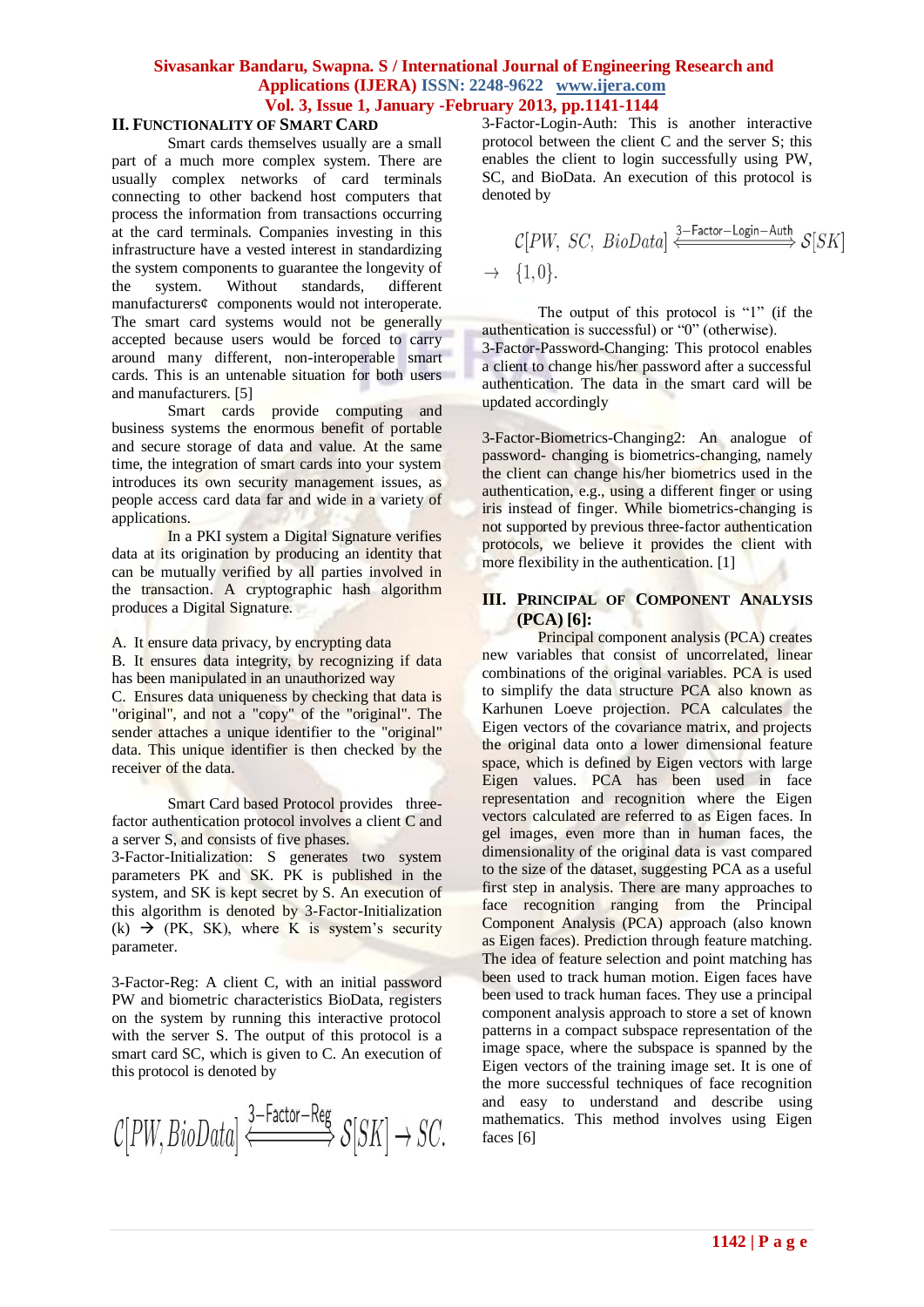## **Sivasankar Bandaru, Swapna. S / International Journal of Engineering Research and Applications (IJERA) ISSN: 2248-9622 www.ijera.com Vol. 3, Issue 1, January -February 2013, pp.1141-1144**

## **IV. FACE RECOGNITION [7]:**

The ability to recognize people by their facial characteristics Computers can conduct facial database searches and/or perform live, one-to-one or one-to-many verifications with unprecedented accuracy and split-second processing. Users can be granted secure access to their computer, mobile devices, or for online e-commerce, simply by looking into their Web camera.

The following details that can be shown Security

- Military applications

Personal information access

-ATM

-Home access

Improved human machine interaction

Many face verification applications make it mandatory to acquire images with the same camera. However, some applications, particularly those used in law enforcement, allow image acquisition with many camera types. This variation has the potential to affect algorithm performance as severely as changing illumination. But, unlike the effects of changing illumination, the effects on performance of using multiple camera types have not been quantified. [7]

## **V. FIGURES**



Fig: 1 It shows the Bank Details



Fig: 2 it shows the types of Bank

# Frm Admin Login





| <b>Frm Add NewUsers</b><br><b>Add New Users</b> |       |             |                 |           |                     |               |
|-------------------------------------------------|-------|-------------|-----------------|-----------|---------------------|---------------|
| <b>Name</b>                                     |       |             | Phone No.       |           |                     |               |
| <b>Address</b>                                  |       |             | <b>CNIC#</b>    |           | <b>Section 2005</b> |               |
| <b>Account No.</b>                              |       |             | <b>Pin Code</b> |           |                     |               |
| <b>Balance (Rs.)</b>                            |       |             |                 |           |                     |               |
| Name<br>٠                                       | Phone | Address     | CNIC            | AccountNo | Pincode             | Balance       |
| $\leq$                                          |       | <b>HILL</b> |                 |           |                     | $\rightarrow$ |
| Add                                             | Edit  | Remove      | Apply           | Ok        |                     | Cancel        |

Fig:4 User Registration Form



Fig:5 Capturing the image

 $\mathsf I$ 



Fig:6 User Enter the PIN Details